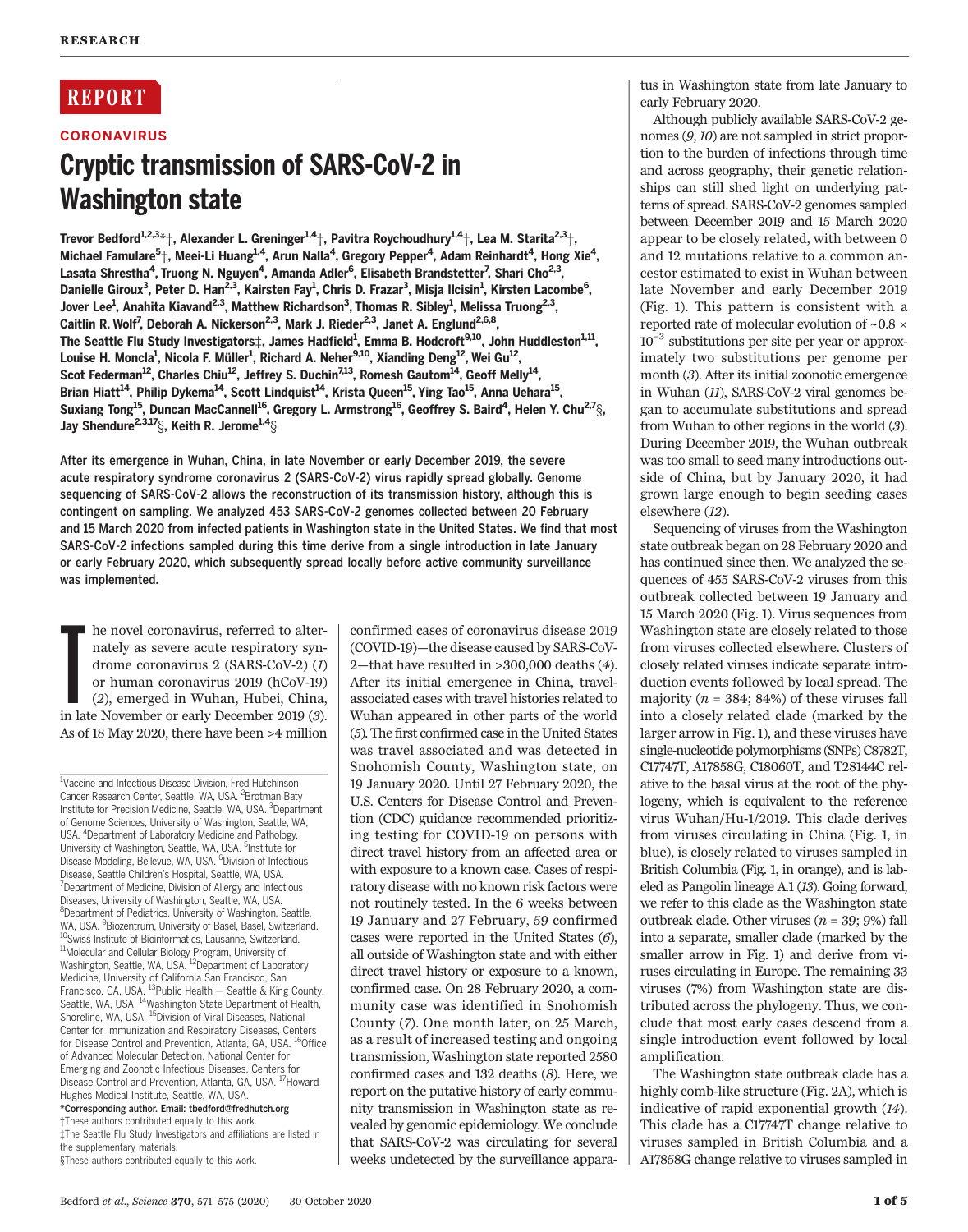#### Fig. 1. Maximum-likelihood phylogeny of 455 SARS-CoV-2 viruses collected from Washington state on a background of

493 globally collected viruses. Viruses collected from Washington state are shown as red circles. Tips and branches are colored on the basis of location, branch lengths are proportional to the number of mutations along a branch, and the x axis is labeled with the number of substitutions relative to the root of the phylogeny—here equivalent to basal Wuhan outbreak viruses. The clustering of related viruses indicates community transmission after an introduction event. Branch locations are estimated on the basis of a discrete traits model. We observe a single introduction leading to a large outbreak clade of 384 sampled viruses from Washington state (marked by the larger arrow), and we observe a second introduction leading to a smaller outbreak clade of 39 viruses (marked by the smaller arrow). An interactive version of this figure is available at [https://nextstrain.](https://doi.org/10.1101/2020.02.07.937862) [org/community/blab/ncov-cryptic-transmission/](https://doi.org/10.1101/2020.02.07.937862) [introductions](https://doi.org/10.1101/2020.02.07.937862).





## Fig. 2. Maximum-likelihood phylogeny of the Washington state outbreak clade and immediately ancestral variants containing 448 SARS-CoV-2 viruses and Bayesian estimates of the date of the outbreak common ancestor and outbreak doubling time. (A) Maximum-likelihood phylogeny. Tips are colored on the basis of location, branch lengths are proportional to the number of mutations between viruses, and the x axis is labeled with the number of substitutions relative to the root of the phylogeny—here equivalent to the

WA1 haplotype. This comb-like phylogenetic structure of the Washington state outbreak clade is consistent with rapid exponential growth of the virus population. An interactive version of this figure is available at [https://nextstrain.](https://doi.org/10.1101/2020.02.07.937862) [org/community/blab/ncov-cryptic-transmission/wa-clade](https://doi.org/10.1101/2020.02.07.937862). (B) Highest posterior density estimates for the date of the common ancestor of viruses from the Washington state outbreak clade (top) as well as the doubling time in days of the growth of this clade (bottom).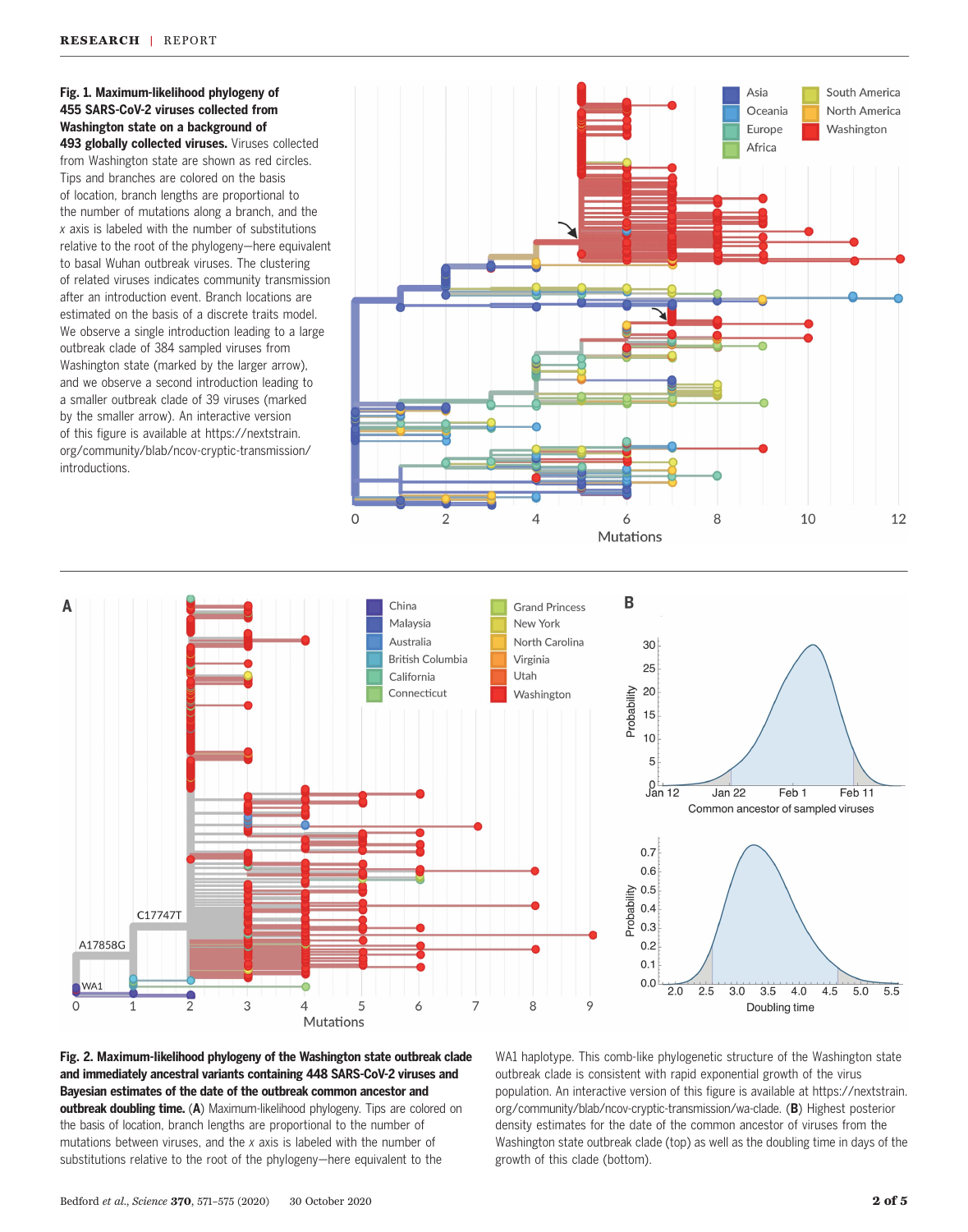Fujian, Chongqing, Hangzhou, and Guangdong. Given the limited and nonrepresentative sampling of viruses for sequencing, along with the rate of molecular evolution, it is difficult to make detailed assessments of geographic origins. However, we can be confident that this clade represents an introduction from China followed by local spread within the United States and Canada. British Columbia may have been the entry point or the location at which the first virus was sampled.

We analyzed the Washington state outbreak clade in a coalescent analysis to estimate evolutionary dynamics. Here, we assume a prior on evolutionary rate based on analysis of viruses sampled globally between December 2019 and July 2020 (see materials and methods). This analysis uses the degree and pattern of genetic diversity of sampled genomes to estimate the date of a common ancestor and the exponential growth rate of the virus population. We obtained a median estimate for the date of the clade's common ancestor of 2 February 2020,

with a 95% Bayesian credible interval of 22 January to 10 February 2020 (Fig. 2B).We note that the initiation of a transmission chain may slightly predate the common ancestor belonging to this chain in sampled viruses, as initial transmission events after introduction may not result in branching of the transmission tree. We calculated a rate of exponential growth from the coalescent analysis for this clade and found a median doubling time of 3.4 days, with a 95% Bayesian credible interval of 2.6 to 4.6 days (Fig. 2B).

In addition to the 384 viruses fromWashington state identified in the Washington state outbreak clade, we observed 12 viruses from elsewhere, including from California, Connecticut, Minnesota, New York, North Carolina, Virginia, Utah, Australia, and the Grand Princess cruise ship (Fig. 2A). Viruses from outside Washington state nest within the diversity found in Washington state. In the case of the Grand Princess, the genetic relationship among these viruses is consistent with a single introduction onto the





cruise ship of the basal outbreak variant having C17747T and A17858G changes—and subsequent transmission and evolution on the ship.

The first confirmed case recorded in the United States was a travel-associated case from an individual returning from Wuhan on 15 January 2020, who presented for care at an outpatient clinic in Snohomish County on 19 January 2020 and tested positive (15). This infection is recorded as strain USA/WA1/2020 (referred to here as WA1 and annotated in Fig. 2A), and it appears to be closely related to viruses from infections in China (Fujian, Hangzhou, and Guangdong provinces). Viruses from the Washington state outbreak clade group together as direct descendants of WA1 and its identical relatives (Fig. 2A). This tree structure is consistent with the WA1 strain transmitting locally after arrival into the United States. The rarity of the C8782T, T28144C, and C18060T mutations—characteristic of WA1—in viruses sampled from China (found in 6 of 224 or 3% of sequenced viruses) indicates that this is a parsimonious explanation for the origin of the Washington state outbreak clade. However, because the evolution rate for SARS-CoV-2 (one mutation per ~15 days) is slower than the transmission rate (one transmission event every 4 to 8 days) (16, 17), it is possible that WA1 sits on a side branch of the underlying transmission tree even if it appears as a direct ancestor in the maximum-likelihood tree. The fact that viruses sampled from British Columbia interdigitate between WA1 and the Washington state outbreak clade indicates that this clade may have been introduced into North America by a closely related infection to—but one distinct from—WA1 (Fig. 2A). Additionally, it remains possible that multiple viruses with the basal Washington state outbreak clade genotype were introduced, which resulted in the local amplification of this clade; however, this is markedly less likely than a single introduction of the virus.

Given that community transmission was first detected on 28 February 2020 from a transmission chain originating between 22 January and 10 February 2020, we sought to address community prevalence during this period. Here, we analyzed 10,382 acute respiratory specimens collected as part of the Seattle Flu Study between 1 January and 15 March 2020 (Fig. 3A). These specimens represented a mix of residual samples collected as part of routine clinical testing and samples collected as part of prospective community enrollment of individuals with acute respiratory illness. In total, 5270 samples collected between 1 January and 20 February tested negative. The first positive sample was collected on 21 February (Fig. 3B). From 21 February to 15 March, of 5112 samples collected, 65 samples tested positive. On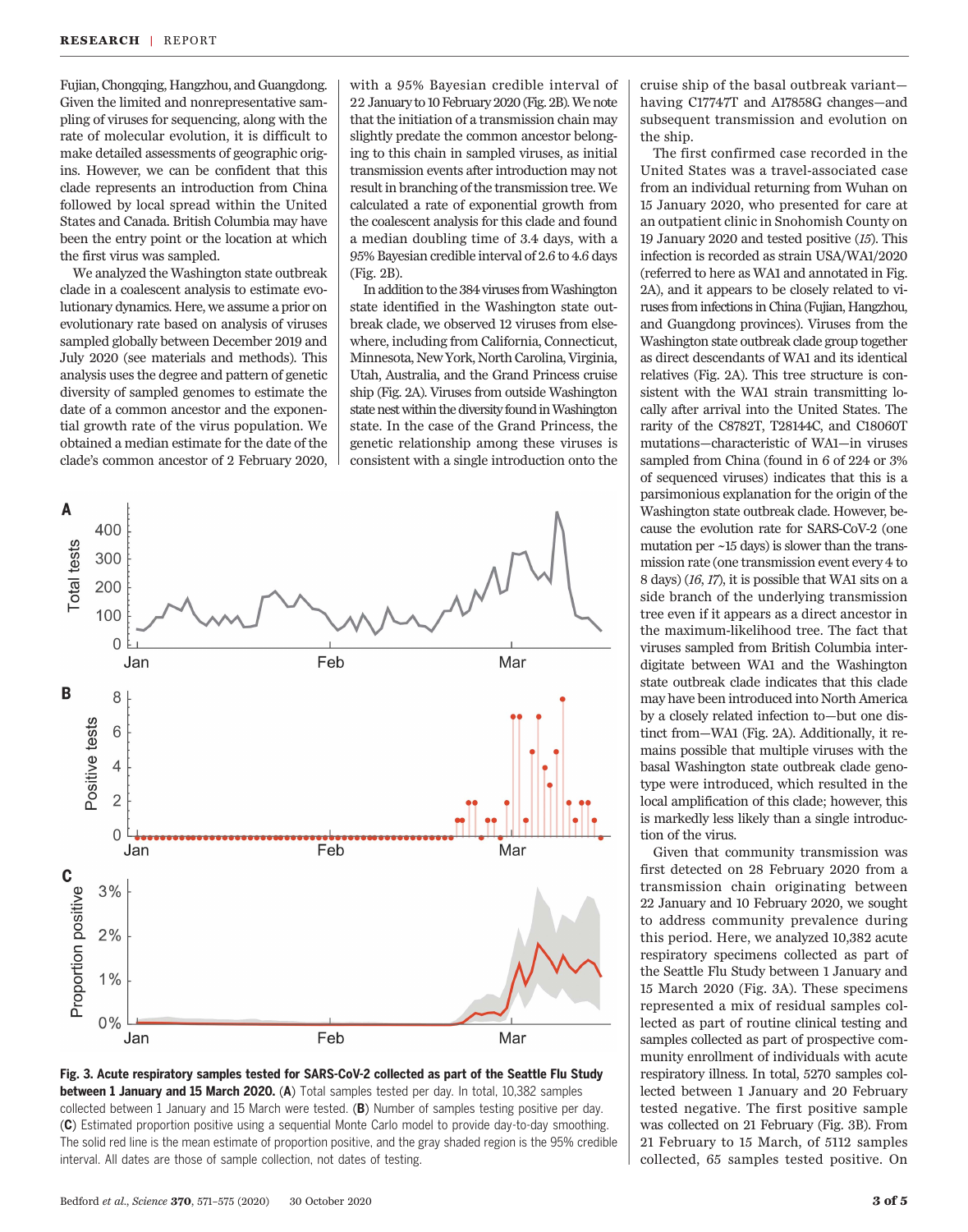1 March, a sequential Monte Carlo procedure estimated the proportion of acute respiratory specimens positive for SARS-CoV-2 as 1.1% with a 95% credible interval of 0.5 to 2.0% (Fig. 3C). It is challenging to directly convert this value into population prevalence of SARS-CoV-2; however, U.S. Health Weather data show a 4.5% prevalence of influenzalike illness on 1 March (18), from which we estimated a 0.05% population prevalence of SARS-CoV-2.

In January and February 2020, screening for SARS-CoV-2 in the United States was directed at travelers with fever, cough, and shortness of breath, with the point of origin broadening as new outbreaks were identified but continuing to solely specify travel to China up until 24 February 2020 (19, 20). Our analysis indicates that at least one clade of SARS-CoV-2 had been circulating in the Seattle area for 3 to 6 weeks by the time the virus was first detected in a nontraveler on 28 Feb 2020. By then, variants within this clade constituted the majority of confirmed infections in the region (384 of 455; 84%). Several factors could have contributed to the delayed detection of presumptive community spread, including limited testing among nontravelers or the presence of asymptomatic or mild illnesses.

Both the WA1 strain sampled in Snohomish County, Washington, on 19 January as well as viruses sampled from British Columbia in early March appear to be phylogenetically ancestral to viruses from the Washington state outbreak clade (Fig. 2A), which suggests a possible route of introduction. However, in both of these cases, a lack of comprehensive geographic sampling makes it difficult to rely on phylogenetic structure for transmission inference. Viruses sampled from British Columbia may derive from local spread after a direct introduction event, or they may be offshoots of an introduction elsewhere that subsequently spread to British Columbia. Refining the time and geographic origin of the introduction into Washington state will require a combination of earlier samples and samples from other geographic locations. Other states in the United States have shown different genetic histories from that seen in Washington state, with most SARS-CoV-2 sequences from New York (21) and Connecticut (22) clustering with European lineages, which indicates repeated introductions from Europe. We also observed a second cluster of Washington state viruses related to a later introduction from Europe.

Our results highlight the critical need for widespread surveillance for community transmission of SARS-CoV-2 throughout the United States and the rest of the world, even after the current pandemic is brought under control. The broad spectrum of disease severity (23) makes such surveillance challenging (24).

The combination of traditional public health surveillance and genomic epidemiology can provide actionable insights, as happened in this instance: Upon sequencing the initial community case on 29 February 2020, results were immediately shared with national, state, and local public health agencies, which resulted in the rapid rollout of social distancing policies as Seattle and Washington state came to grips with the extent of existing COVID-19 spread. The confirmation of local transmission in Seattle prompted a change in testing criteria to emphasize individuals with no travel history. From 29 February onward, genomic data were immediately posted to the GISAID EpiCoV sequence database (9,10) and analyzed alongside other public SARS-CoV-2 genomes by means of the Nextstrain online platform (25) to provide immediate and public situational awareness. We see the combination of community surveillance, genomic analysis, and public real-time sharing of results as a pathway to empower infectious disease surveillance systems.

#### REFERENCES AND NOTES

- 1. A. E. Gorbalenya, S. C. Baker, R. S. Baric, R. J. de Groot, C. Drosten, A. A. Gulyaeva, B. L. Haagmans, C. Lauber, A. M. Leontovich, B. W. Neuman, D. Penzar, S. Perlman, L. L. M. Poon, D. Samborskiy, I. A. Sidorov, I. Sola, J. Ziebuhr, Severe acute respiratory syndrome-related coronavirus: The species and its viruses – a statement of the Coronavirus Study Group. bioRxiv 2020.02.07.937862 [Preprint]. 11 February 2020. <https://doi.org/10.1101/2020.02.07.937862>.
- 2. S. Jiang et al., Lancet 395, 949 (2020).
- 3. A. Rambaut, Phylogenetic analysis of nCoV-2019 genomes (Virological, 2020); [https://virological.org/t/phylodynamic](https://virological.org/t/phylodynamic-analysis-176-genomes-6-mar-2020/356)[analysis-176-genomes-6-mar-2020/356](https://virological.org/t/phylodynamic-analysis-176-genomes-6-mar-2020/356).
- 4. World Health Organization (WHO), "Coronavirus disease 2019 (COVID-19): Situation report – 55" (WHO, 2020); [www.who.int/docs/default-source/coronaviruse/situation](https://www.who.int/docs/default-source/coronaviruse/situation-reports/20200315-sitrep-55-covid-19.pdf?sfvrsn=33daa5cb_8)[reports/20200315-sitrep-55-covid-19.pdf?sfvrsn=33daa5cb\\_8.](https://www.who.int/docs/default-source/coronaviruse/situation-reports/20200315-sitrep-55-covid-19.pdf?sfvrsn=33daa5cb_8)
- 5. F. Schlosser, B. F. Maier, O. Baranov, D. Brockmann, C. Jongen, A. Zachariae, A. Rose, Coronavirus COVID-19 Global Risk Assessment, Event Horizon - COVID-19 (2020); [http://rocs.](http://rocs.hu-berlin.de/corona/) [hu-berlin.de/corona/](http://rocs.hu-berlin.de/corona/).
- 6. World Health Organization (WHO), "Coronavirus disease 2019 (COVID-19): Situation report – 38" (WHO, 2020); [www.who.int/docs/default-source/coronaviruse/situation](https://www.who.int/docs/default-source/coronaviruse/situation-reports/20200227-sitrep-38-covid-19.pdf?sfvrsn=2db7a09b_4)[reports/20200227-sitrep-38-covid-19.pdf?sfvrsn=2db7a09b\\_4](https://www.who.int/docs/default-source/coronaviruse/situation-reports/20200227-sitrep-38-covid-19.pdf?sfvrsn=2db7a09b_4).
- 7. K. Bray, "Coronavirus update: Addressing questions about a presumptive positive case in an adolescent" (Snohomish Health District Public Health Essentials, 2020); [www.snohd.](https://www.snohd.org/Blog.aspx?IID=13) [org/Blog.aspx?IID=13](https://www.snohd.org/Blog.aspx?IID=13).
- Washington State Department of Health, "2019 Novel Coronavirus Outbreak (COVID-19)" (2020); [www.doh.wa.gov/](https://www.doh.wa.gov/Emergencies/Coronavirus) [Emergencies/Coronavirus](https://www.doh.wa.gov/Emergencies/Coronavirus).
- 9. Y. Shu, J. McCauley, Euro Surveill. 22, 30494 (2017).
- 10. S. Elbe, G. Buckland-Merrett, Glob Chall 1, 33–46 (2017).
- 11. K. G. Andersen, A. Rambaut, W. I. Lipkin, E. C. Holmes,
- R. F. Garry, Nat. Med. 26, 450–452 (2020). 12. N. Imai, I. Dorigatti, A. Cori, C. Donnelly, S. Riley,
- N. M. Ferguson, "Report 2: Estimating the potential total number of novel Coronavirus cases in Wuhan City, China" (Imperial College London, 2020); [http://hdl.handle.](http://hdl.handle.net/10044/1/77150) [net/10044/1/77150.](http://hdl.handle.net/10044/1/77150)
- 13. A. Rambaut et al., Nat. Microbiol. 10.1038/s41564-020-0770-5 (2020).
- 14. E. M. Volz, K. Koelle, T. Bedford, PLOS Comput. Biol. 9, e1002947 (2013).
- 15. M. L. Holshue et al., N. Engl. J. Med. 382, 929–936 (2020).
- 16. Q. Li et al., N. Engl. J. Med. 382, 1199–1207 (2020).
- 17. H. Nishiura, N. M. Linton, A. R. Akhmetzhanov, Int. J. Infect. Dis. 93, 284–286 (2020).
- 18. A. C. Miller, I. Singh, E. Koehler, P. M. Polgreen, Clin. Infect. Dis. 67, 388–397 (2018).
- 19. U.S. Centers for Disease Control and Prevention (CDC), "Update and Interim Guidance on Outbreak of 2019 Novel Coronavirus (2019-nCoV)" (CDC Health Alert Network, 2020); <https://emergency.cdc.gov/han/han00427.asp>.
- 20. U.S. Centers for Disease Control and Prevention (CDC), "Criteria to Guide Evaluation of Persons Under Investigation (PUI) for 2019-nCoV" (CDC, 2020); [https://web.archive.org/](https://web.archive.org/web/20200222215422/https://www.cdc.gov/coronavirus/2019-ncov/hcp/clinical-criteria.html) [web/20200222215422/https://www.cdc.gov/coronavirus/](https://web.archive.org/web/20200222215422/https://www.cdc.gov/coronavirus/2019-ncov/hcp/clinical-criteria.html) [2019-ncov/hcp/clinical-criteria.html](https://web.archive.org/web/20200222215422/https://www.cdc.gov/coronavirus/2019-ncov/hcp/clinical-criteria.html).
- 21. A. S. Gonzalez-Reiche et al., Science 369, 297–301 (2020).
- 22. J. R. Fauver et al., Cell 181, 990-996.e5 (2020).
- 23. W.-J. Guan et al., N. Engl. J. Med. 382, 1708–1720 (2020).
- 24. R. Li et al., Science 368, 489–493 (2020).
- 25. J. Hadfield et al., Bioinformatics 34, 4121–4123 (2018).
- 26. T. Bedford, blab/ncov-cryptic-transmission: Release 2020-05-31, version 2020-05-31, Zenodo (2020); [https://doi.org/10.5281/](https://doi.org/10.5281/zenodo.3871089) [zenodo.3871089.](https://doi.org/10.5281/zenodo.3871089)

#### ACKNOWLEDGMENTS

We gratefully acknowledge the authors and the originating and submitting laboratories of the sequences from GISAID's EpiFlu Database, on which this research is based. A full acknowledgments table is available as supplementary materials. We have tried our best to avoid any direct analysis of genomic data not submitted as part of this paper and use these genomic data as background. We particularly thank R. Harrigan, N. Prystajecky, M. Krajden, G. Lee, K. Kamelian, H. Lapointe, J. Choi, L. Hoang, I. Sekirov, P. Levett, J. Tyson, T. Snutch, N. Loman, J. Quick, K. Li, and J. Gilmour, who shared virus genomes from British Columbia collected by the British Columbia Centre for Disease Control Public Health Laboratory. We thank N. Thakkar, J. Felsenstein, and C. Spitters for helpful input and discussion. Funding: The Seattle Flu Study is run through the Brotman Baty Institute for Precision Medicine and funded by Gates Ventures, the private office of Bill Gates. The funder was not involved in the design of the study and does not have any ownership over the management and conduct of the study, the data, or the rights to publish. J.S. is an Investigator of the Howard Hughes Medical Institute. T.B. is a Pew Biomedical Scholar and is supported by NIH R35 GM119774- 01. E.B.H. and R.A.N. are supported by University of Basel core funding. Sequencing analyses of SARS-CoV-2 genomes from California were supported by an NIH grant R33-AI129455 and the Charles and Helen Schwab Foundation to C.C. and by an NIH grant K08-CA230156 and the Burroughs-Wellcome CAMS Award to W.G. Author contributions: M.-L.H., A.N., G.P., A.R., H.X., L.S., T.N.N., A.L.G., P.R., G.S.B., and K.R.J. generated sequence and diagnostic data from University of Washington Virology samples. A.A., E.B., S.C., D.G., P.D.H., K.F., C.D.F., M.I., K.L., J.L., A.K., M.R., T.R.S., M.T., C.R.W., D.A.N., M.J.R., J.A.E., T.B., L.M.S., M.F., H.Y.C., and J.S. collected Seattle Flu Study specimens and generated sequence and diagnostic data. T.B., J.Ha., E.B.H., J.Hu., L.H.M., N.F.M., and R.A.N. wrote bioinformatic analysis software and performed phylogenetic analyses. X.D., W.G., S.F., and C.C. generated sequence data from University of California San Francisco samples. R.G., G.M., B.H., P.D., and S.L. collected Washington State Department of Health specimens and generated diagnostic data. K.Q., Y.T., A.U., S.T., D.M., and G.L.A. generated sequence data for the WA1 specimen. T.B., A.L.G., P.R., L.M.S., M.F., J.S.D., G.L.A., H.Y.C., J.S., and K.R.J. interpreted the data and wrote the paper. Competing interests: J.A.E. is a consultant for Sanofi Pasteur and Meissa Vaccines, Inc., and she receives research support from GlaxoSmithKline, AstraZeneca, and Novavax. H.Y.C. is a consultant for Merck and GlaxoSmithKline. J.S. is a consultant with Guardant Health, Maze Therapeutics, Camp4 Therapeutics, Nanostring, Phase Genomics, Adaptive Biotechnologies, and Stratos Genomics, and he has a research collaboration with Illumina. G.S.B. is a consultant for Avalon Healthcare Solutions. All other authors declare no competing interests. Data and materials availability: Sequencing and analysis of samples from the Seattle Flu Study was approved by the institutional review board at the University of Washington (protocol STUDY00006181). Informed consent was obtained for all community participant samples and survey data. Informed consent for residual sample and clinical data collection was waived. For the University of Washington Virology Laboratory, use of residual clinical specimens was approved by the institutional review board at the University of Washington (protocol STUDY00000408), with a waiver of informed consent. This manuscript represents the opinions of the authors and does not necessarily reflect the position of the U.S. Centers for Disease Control and Prevention. Data and code associated with this